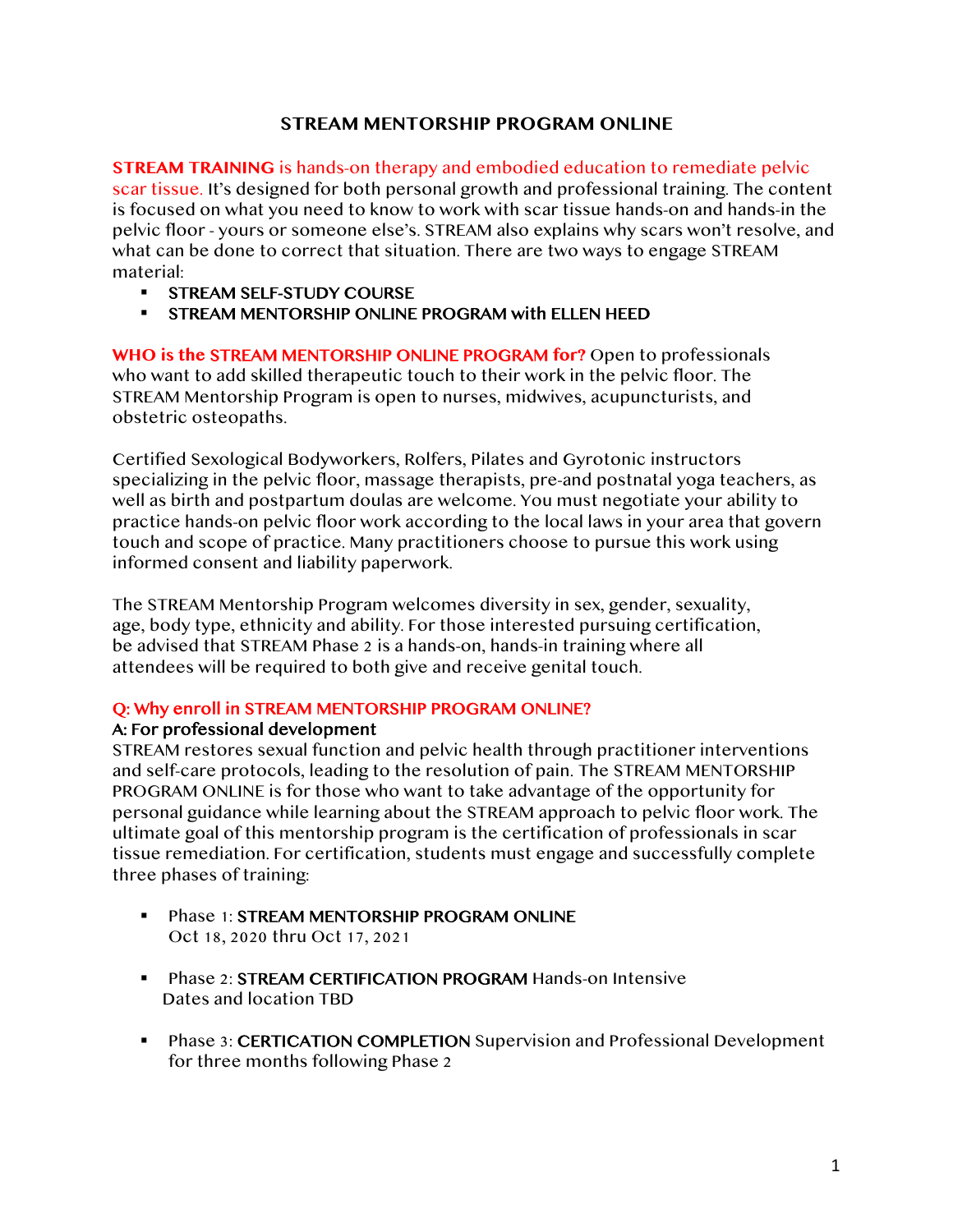# IMPORTANT DATES FOR STREAM MENTORSHIP PROGRAM ONLINE

- § WHEN? APPLICATIONS AVAILABLE ONLINE: STARTING SEPT 29th
- **E** WHEN? APPLICATION DUE DATE: OCT 13<sup>th</sup>
- § WHEN? ACCEPTANCE NOTIFICATIONS SENT OUT: OCT 14- 16th
- WHEN? FIRST PAYMENT DUE: Oct 17<sup>th,</sup> COURSE BEGINS Oct 18<sup>th</sup>

#### How Does STREAM TRAINING work?

# PHASE 1: STREAM MENTORSHIP PROGRAM ONLINE

STREAM MENTORSHIP PROGRAM is a year of intensive online study and private mentorship with Ellen Heed, open to a maximum of 16 successful applicants. This online mentorship program consists of four modules, which roll out roughly once each quarter over the course of a year spanning 2020-2021. The first cohort of the STREAM MENTORSHIP PROGRAM ONLINE begins study in mid-October of 2020.

Mentorship is delivered via eight one-on-one Zoom calls with Ellen, and four quarterly group Q&A calls led by Ellen. During mentorship calls, she will answer your questions and assess your grasp of the STREAM material. Once she feels you've grasped the essence of STREAM and demonstrate competency in its practice and communication, Ellen will, at her discretion, invite you to progress to Phase 2.

Students are responsible for booking their own mentorship calls with Ellen during her office hours on select Mondays and Saturdays, 10-noon & 4-7pm Pacific Time. Group calls are scheduled on the last Sunday of each online module.

# Phase 2: STREAM CERTIFICATION TRAINING: In-Person Hands-In/On Intensives

The time and location of hands-on intensives must remain TBD due to COVID concerns. For those beginning their STREAM MENTORSHIP in October of 2020, hands-on intensives will be scheduled during the fourth quarter of 2021 at the earliest. Hands-on intensives last four days. In order to get certified, Successful completion of a minimum of two intensives is required.

Location is still TBD, and cost is not yet available for this module.

Phase 2 attendees must be comfortable straddling a massage table when working with clients. To be certified, STREAM practitioners will be required to show competency both demonstrating and coaching physical exercises for hernia and prolapse management.

# Phase 3: CERTICATION COMPLETION: Supervision and Professional Development

Supervision consists of written feedback for written client reports about hands-on work in the field. Notes and supervision will be delivered online by Ellen and her assistants. Phase 3 supervision calls happen once each month over a three-month period. There will be one private supervision call with Ellen, and one group Q&A call per month for Phase 3 certification candidates.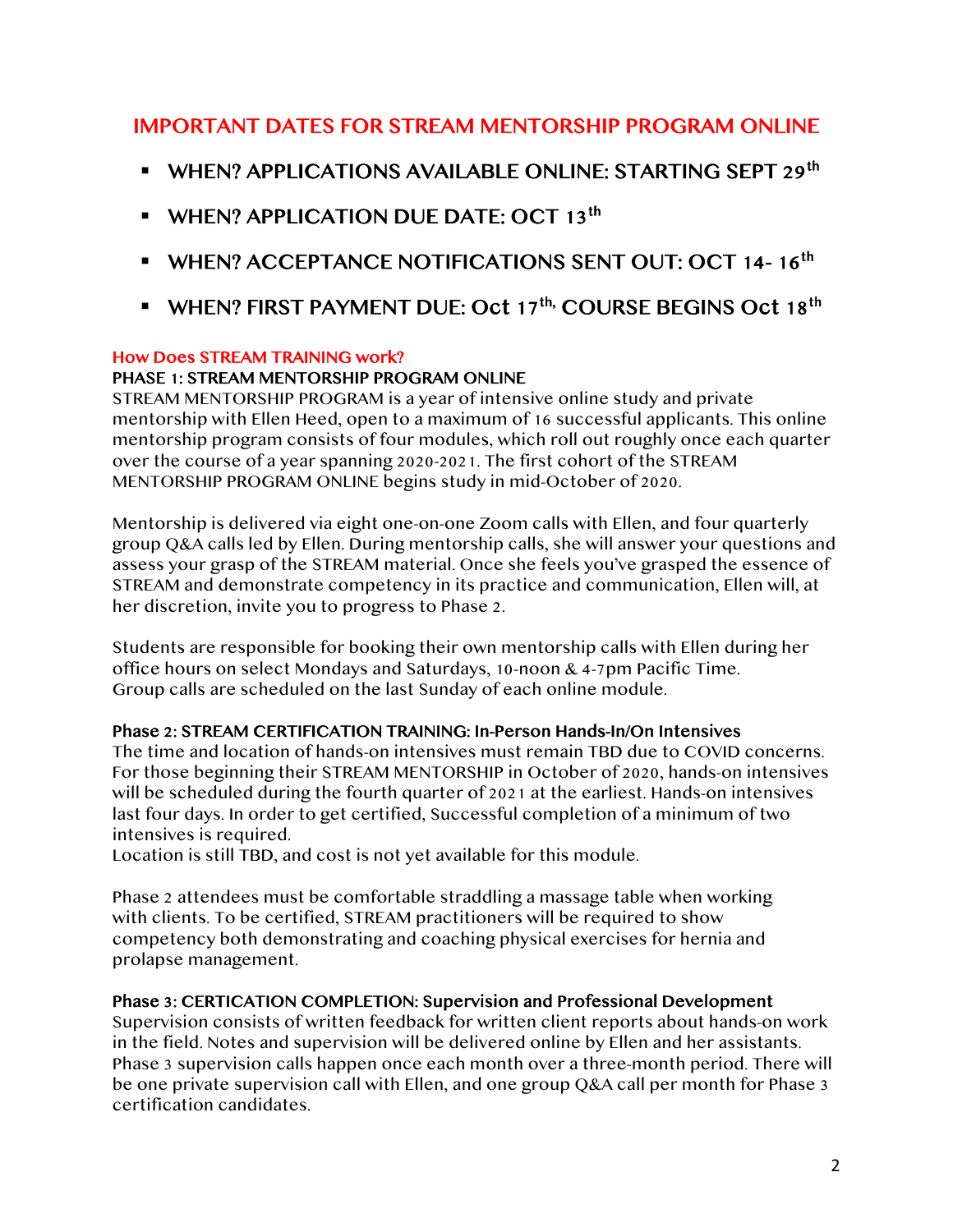Students are expected to deliver nine Client Reports and one Case Study to qualify for certification as a STREAM practitioner. Professional Development coaching is available as an option for students who wish to grow their personal practice and online presence at additional cost.

# DATES for STREAM MENTORSHIP PROGRAM ONLINE MODULE RELEASES & MENTORSHIP CALLS

# Module 1: MAPPING & the SHAME MATRIX Oct 18, 2020 thru Jan 31, 2021

- Welcome & Orientation Group Call Oct 18
- Chapter 1 Nervous System Oct 18-Nov 7
- Chapter 2 Social Engagement Nov 8 Dec 6
- Mentorship Calls Nov 16 Dec 5
- Chapter 3 Where? External Genital Mapping Dec 7 Jan 3
- Chapter 4 Where? Internal Mapping Jan 4 Jan 31
- Mentorship Calls Jan 16-30
- Group Q&A Call Sun, Jan 31

# Module 2: ASSESSSING THE PELVIS WITH TOUCH Feb 1 thru April 25

- Chapter 1 The Biomechanical Pelvis Feb 1 Feb 21
- Chapter 2 The Biochemical Pelvis Feb 22 Mar 14
- Mentorship Calls Mar 1-13
- Chapter 3 The Emotional Pelvis Mar  $15 -$ Apr 4
- Chapter 4 Scar Tissue in the Pelvis  $APr 5 Apr 25$
- Mentorship Calls Apr 12 Apr 12 Apr 12 Apr 12 Apr 12 Apr 12 Apr 12 Apr 12 Apr 12 Apr 24
- Group O&A Call Sun April 25

# Module 3: WORKING SCARS, TRAUMA, & SHAME Apr 26 thru July 18

- Chapter 1 Self-Regulation Apr 26 May 15
- Chapter 2 Tracking Your Client May 16 June 5
- Mentorship Calls May 24 -June 5
- § Chapter 3 External Genital Mapping: Hands-on June 6 June 26
- § Chapter 4 Internal Genital Mapping: Hands-In June 27 July 18
- Mentorship Calls July 5 July 17
- Group O&A Call Sun July 18

# Module 4: WALKING the WALK of PELVIC HEALTH July 19 thru Oct 17

- § Chapter 1 Prolapse, Hernias, & Pelvic Alignment July 19 Aug 8
- Chapter 2 Guts, Glory, Gallbladder, & Liver Aug 9 Aug 29
- Mentorship Calls Aug 16 Aug 28
- Chapter 3 Where's Your Pleasure? Map It! Aug 30 Sep 25
- Chapter 4 Scar Remediation, Active & Passive Sep 26 Oct 17
- § Mentorship Calls Oct 4 Oct 16
- Group Q&A Call & Closing Phase 1 Sun Oct 17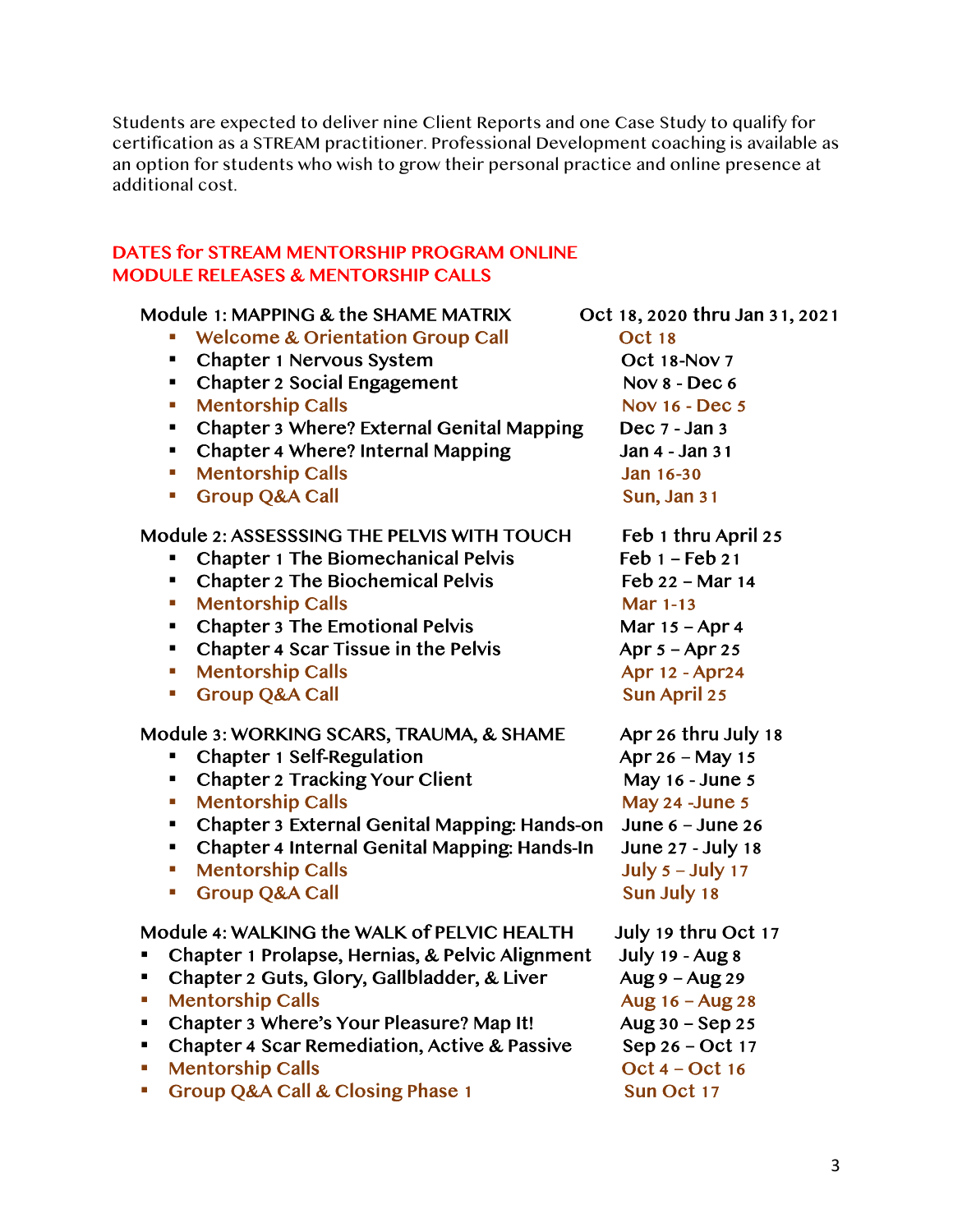#### **COST of STREAM MENTORSHIP PROGRAM ONLINE, PHASE 1**

The cost of this program is \$5640.00, payable in 12 monthly payments of \$470. You'll have access to all program materials until Oct 2022. You will lose access to the course if your miss a payment.

**STREAM MENTORSHIP PROGRAM ONLINE** applications will be available online starting Sept 29th. There are only 16 spots open for students to receive mentorship. All applications are due by Oct 14th, absolutely no exceptions. If you are not accepted into the first round of Phase 1, you still have two options:

- Do the STREAM SELF-STUDY COURSE on your own
- Wait until the next class opens up. The next round of Phase 1 is likely to happen beginning Oct 2021.

Completed applications are due by Oct 13th. We will make our selections and let you know your status between Oct 14th and 16th. After you are notified of acceptance, your first monthly payment is due Oct 17th. If we have more successful applicants than spots available, priority will be given to those who pay on time.

**STREAM MENTORSHIP PROGRAM ONLINE** begins Sunday Oct 18th, 2020 with access to Chapter One of Module One and an orientation call with Ellen. Chapter 2 release date is Nov 8. After taking a month to absorb the material from Chapters 1 & 2, you can schedule your first mentorship call. Ellen's office hours for mentorship calls are select Mondays and Saturdays 10am-noon & 4-6pm Pacific Time. Book your mentorship at https://ellenheed.genbook.com/.

# I want in!

#### How do I sign up?

Fill out your application here. Your application is due no later than Oct  $13<sup>th</sup>$ . You'll be notified of your acceptance status between Oct 14 -16, 2020.

Once accepted, we'll email you the link you need to sign into the program. Your payment for the first module of the STREAM MENTORSHIP PROGRAM is due Oct 17<sup>th</sup>. Your credit card will be billed monthly for a year. Once accepted, you're expected to commit to the entire first module, and you will be billed accordingly.

# What if I want out?

#### No problem!

You can cease participation at any time. Write us an email expressing when and why you wish to drop out. However, you'll be billed for your current module until its completion. You will no longer be billed after the end of your current module.

If you want to change your commitment to study, you can

- § Purchase STREAM SELF-STUDY COURSE and continue your studies in a self-paced environment
- § Leave the course completely until the time is right for you to re-enroll and finish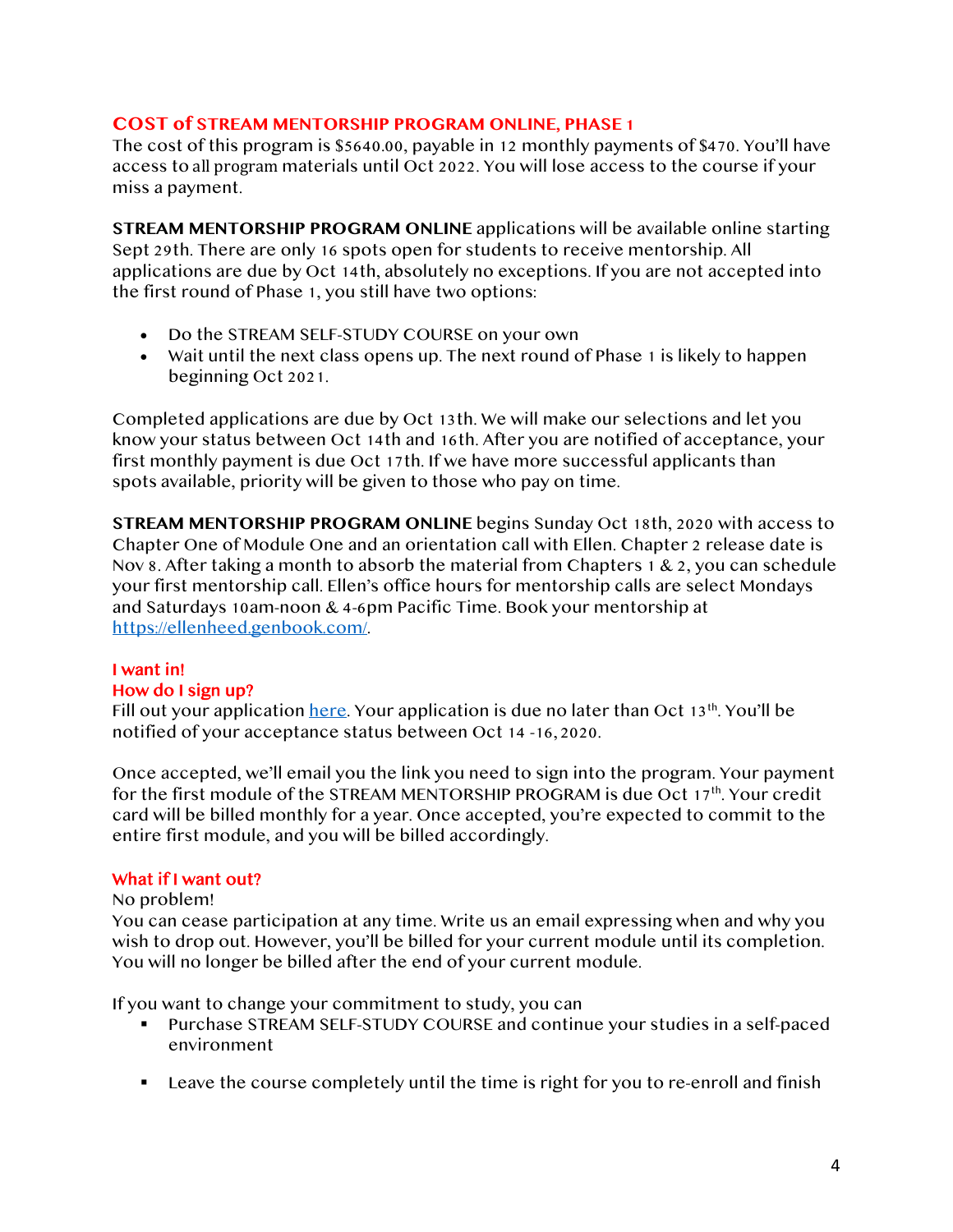#### What if I get Waitlisted?

Those not accepted into the first round of STREAM MENTORSHIP PROGRAM ONLINE will be waitlisted. You have the option to sign up for STREAM SELF-STUDY Course, Module One.

If you're waitlisted and a spot opens up in the STREAM MENTORSHIP PROGRAM ONLINE, you will be notified via email. You will be added to the current module, and if possible, join our private and group calls once you've caught up on the content and feel ready to participate.

If it's late in the module, we'll ask you to join the group cadence at the beginning of the next module. We'll make special arrangements to get you caught up on your private Mentorship calls for the current module at an extra cost. You'll officially enroll in the STREAM MENTORSHIP PROGRAM ONLINE at the beginning of the next module.

You are required to complete all four modules of STREAM MENTORSHIP PROGRAM before there is any possibility to progress to Phase 2 of the STREAM CERTIFICATION TRAINING. The next iteration of the STREAM MENTORSHIP PRORAM ONLINE begins in October of 2021.

#### Why should I take the STREAM MENTORSHP PROGRAM ONLINE?

Ellen Heed is the progenitor of client-led scar tissue remediation and gets proven results. Her methods are recognized by birth professionals and sexuality trainings worldwide. She has over ten years of experience teaching online, and through one-on-one Zoom calls will answer your questions and give you what you need to succeed as a practitioner.

Let's face it - working inside the pelvis can be difficult. Orientation is a challenge, since the territory is hidden. The pelvis can be a nexus in the body for pain, and it's not always clear whether the source of the pain is biomechanical, biochemical, emotional or scar related. Because it takes time and experience to learn your way around, most pelvic education doesn't offer enough hands-on practice to develop the familiarity and confidence of a highly skilled pelvic specialist.

There is also emotional terrain to traverse, as poignant sensation and memory are often revealed during pelvic work. As a culture, we have a long way to go before we offer universally respectful contact to this part of our bodies. STREAM Practitioners have a unique ability to orient, track, and resource their clients while taking care of injuries and scars in their pelvic floor. Ellen Holds a PhD in Somatic Psychology and knows the intersection of our emotional and physical bodies like few other experts. She'll help you make a liaison between these aspects of your clients and patients with grace and ease.

A surprising number (87%) of women who have children end up with scar-related problems, which include incontinence, prolapse, and painful sex. This training is focused on the critical role scar tissue plays in women's pelvic, reproductive and sexual health. Scar tissue remediation is at the cutting edge of the new skills needed in order to work effectively and holistically with birth injuries as well as obstetric and gynecologic surgeries. These include colposcopies and hysterectomies, endometriosis, gender reassignment surgeries, intersex interventions and non-specific pelvic pain. Most of the